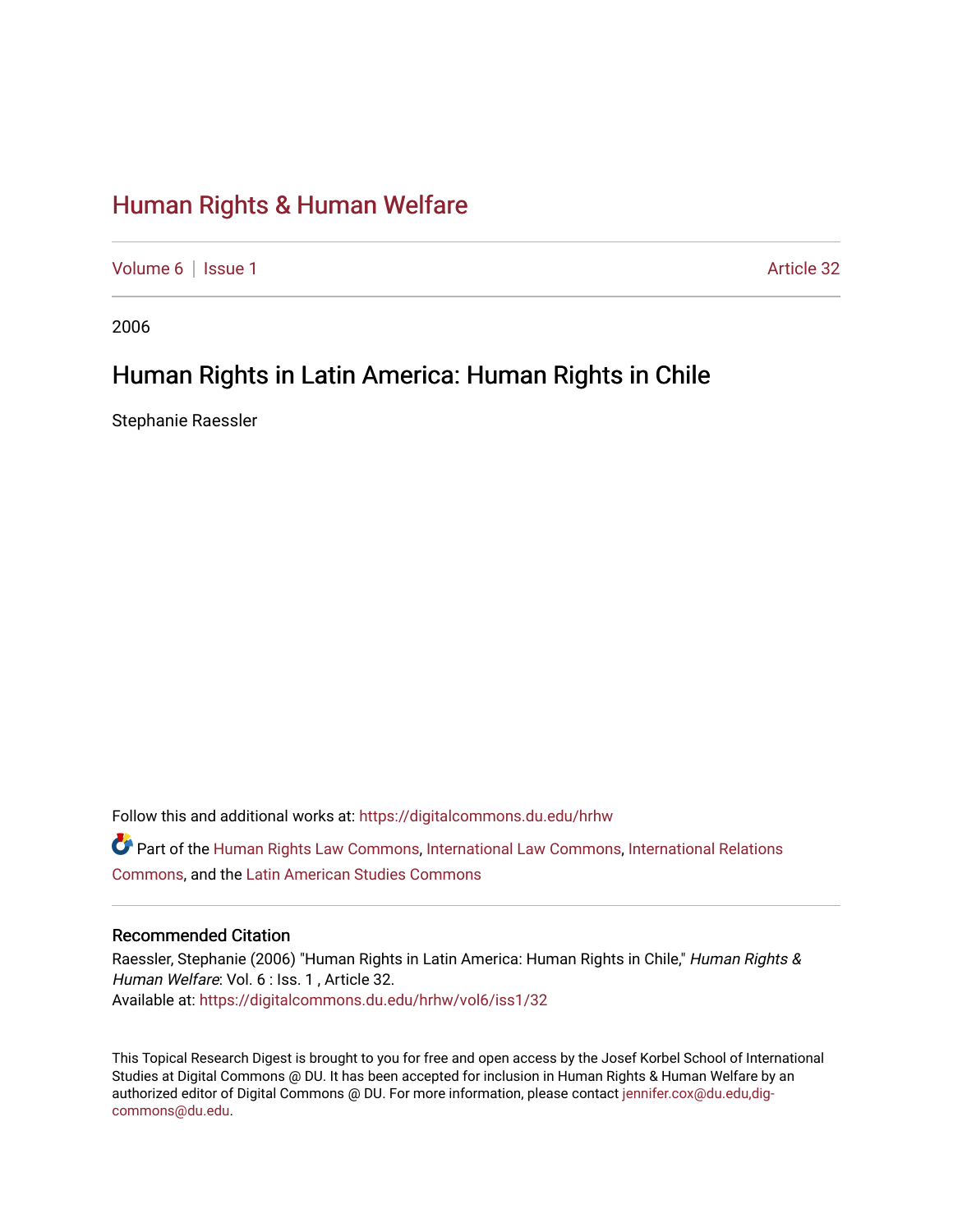## **Human Rights in Chile by Stephanie Raessler**

Chile might evoke memories of Augosto Pinochet and his brutal reign, though there is more to this country than an oppressive authoritarian regime. A history of politics longer than Pinochet's rule has shaped Chile's current situation. Many issues recur across Chilean history, and continue to influence the present. In particular, Chile's experience in the some key areas deserves special focus:

#### **General Background**

Although Chile shares a similar history with other countries of the Southern Cone, it also has proved unique in many aspects of its development, political movements, and social issues.

Craig Arceneaux. 2000. "The Legacy of Human Rights Violations in the Southern Cone (Book Review)."*American Political Science Review*. 94(3): 755.

Abstract*: Reviews the book 'The Legacy of Human Rights Violations in the Southern Cone: Argentina, Chile, and Uruguay,' by Luis Roniger and Mario Sznajder*.

Craig and David Pion-Berlin Arceneaux. 2005. Transforming Latin America: The International and Domestic Origins of Change. Pittsburgh, PA: University of Pittsburgh Press.

Chapters include: Explaining political change in Latin America -- Issues and political change -- Neoliberal reform in Argentina, Brazil, and Chile -- Democratization in the Andean region -- Human rights and the Chilean courts -- Regional security in Central America -- Environmental degradation, drug trafficking, and immigration -- Issues, political science, and policy making.

Victoria Baxter. 2005. "Civil Society Promotion of Truth, Justice, and Reconciliation in Chile: Villa Grimaldi."*Peace & Change*. 30(1): 120.

Abstract: *The purpose of this article is to explore a civil society initiative that seeks to promote truth, justice, and reconciliation in the post-transitional society of Chile. The article will describe the role of civil society in promoting a site of memory on Villa Grimaldi, a former torture center in Santiago, Chile. The site of memory demonstrates the role that a nongovernmental organization (NGO) actor can play in complementing and in extending the work of a formal transitional justice process (i.e., a truth and reconciliation commission) in promoting truth about a past period of human rights abuses and promoting a sense of justice and reconciliation, particularly for survivors of the abuses. The case also outlines many of the relative advantages and disadvantages of civil society involvement in such initiatives.* 

Louis Bickford. 1999. "The Archival Imperative: Human Rights and Historical Memory in Latin America's Southern Cone."*Human Rights Quarterly*. 21(4): 1097.

Abstract*: This article argues on archival preservation of primary documentation on human rights abuses in*  countries of the Southern Cone of Latin America. abuses. To make this point, the article examines the state of *documentation relating to human rights abuses under military rule in three Southern Cone countries-- Chile (from*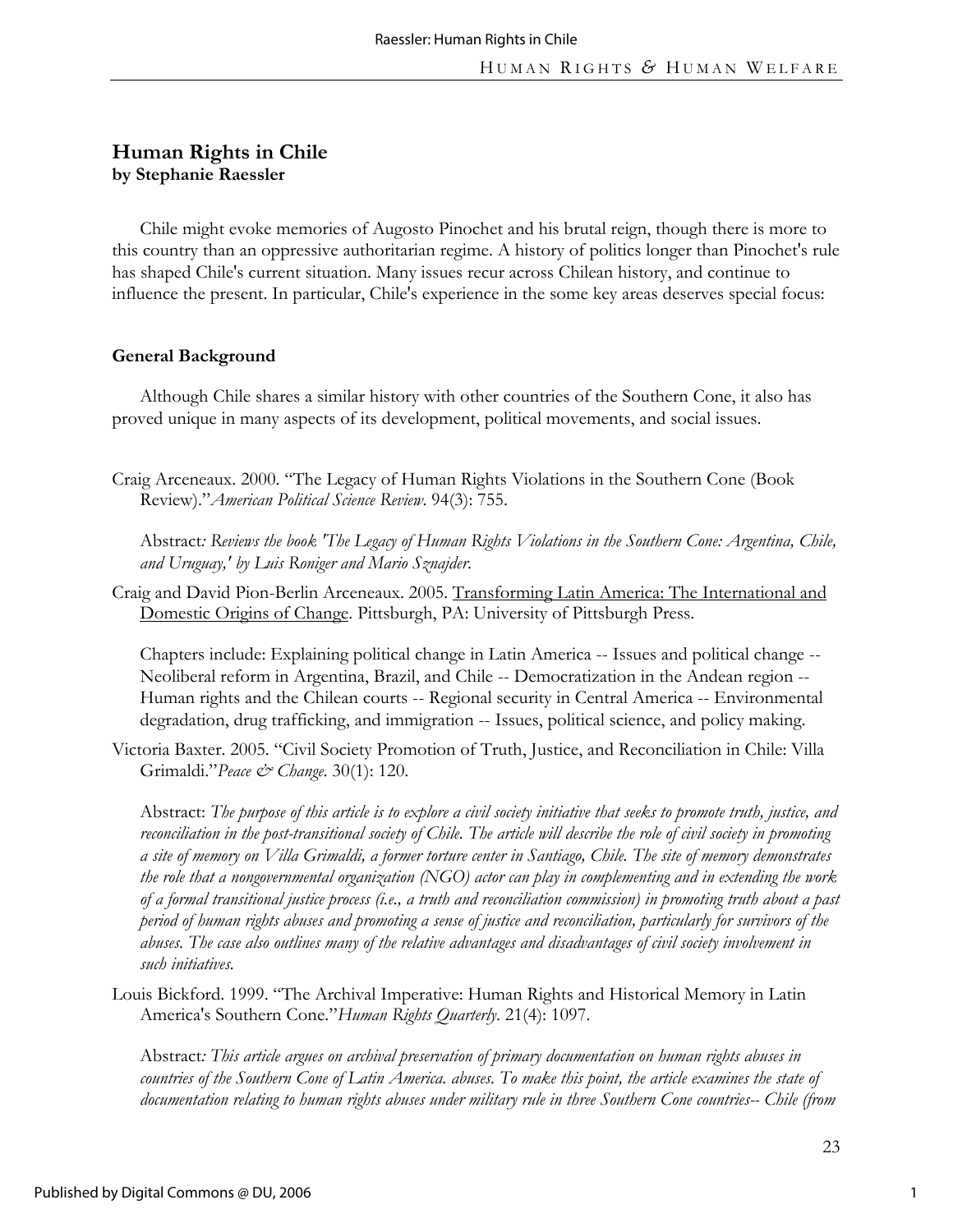*1973 to 1990), Argentina (from 1976 to 1983), and Uruguay (from 1973 to 1984); and discusses the political, social, technical, and financial challenges that face advocates of archival preservation. The article is, in part, a result of the author's visits with each of the Human Rights Nongovernmental Organizations (HRNGOs) discussed in this article, as well as interviews with members of these HRNGOs; scholars; human rights experts; social scientists; lawyers from Chile, Argentina, and Uruguay; and bibliographers and library experts from major research libraries and national library systems. Ultimately, the article is meant to be a call for action in a sphere of activity that is sometimes neglected in human rights discourse.* 

Donald Marquand Dozer. 1949. "Roots of Revolution in Latin America."*Foreign Affairs*. 27(2): 274.

Abstract: *The article focuses on the revolutions in Latin America that resulted in the overthrow of governments in Argentina, Bolivia, Ecuador, El Salvador Guatemala and Panama during World War II. The article discusses the Latin American pattern of revolution; analyzes whether recent outbreaks do in fact conform to or deviate from it; and what the prospects are of continued revolutionary activity in the future. Compared with earlier periods the number of revolutions was relatively small. Since the close of the war, however, the revolutionary tendency has reappeared with such vigor as to suggest that it may no longer be following the usual Latin American pattern. Recent events have excited apprehension in some quarters as to possible revolutionary developments in the entire area. Factors making for a violent change in the status quo exist in many parts of Latin America. Almost everywhere opulent minorities flaunt their riches before a melancholy sea of illiterates. The wealthy few, who maintain estates of thousands of hectares, derive lucrative fees and commissions from foreign business firms and drive about in expensive American limousines, have little in common with the miserably underprivileged masses of the people, whose role throughout life is to serve as beasts of burden, shine the shoes of the upper class in the town plaza, or sell lottery tickets. With the possible exception of Argentina, Chile, Mexico and Uruguay, the Latin American countries contain only an infinitesimally small middle class. The social ladder has only two rungs-- the*  lowest and the highest. The low is very low, and the high is very high. The gap is so wide that those on the lowest *rung can almost never reach the one above.* 

Elin Skaar. 2001. "The Legacy of Human Rights Violations in the Southern Cone (Book Review)."*Latin American Politics & Society*. 43(1): 149.

Abstract: *Reviews the book `The Legacy of Human Rights Violations in the Southern Cone: Argentina, Chile, and Uruguay,' by Luis Roniger and Mario Sznajder*.

Mario Sznajder and Luis Roniger. 1999. "The Crises Beyond Past Crisis: The Unsolved Legacy of Human Rights Violations in the Southern Cone."*Human Rights Review*. 1(1): 45.

Abstract: *Focuses on the legacy of human rights violations, crises committed by security forces in Argentina, Uruguay and Chile under the military rule in the 1990s. Arrest of Chilean General Augusto Pinochet in London, England in October 1998; Background of policy making in the Southern Cone of the Americas; How the political leaderships of countries adopted the idea of national reconciliation.* 

### **Capitalism and Development**

The pursuit of free market policies for nearly three decades has allowed Chile to enjoy a fairly continuous growth record. Though a recent economic downturn has plagued the economy and unemployment remains a problem, signs show that recovery is taking hold, and continued economic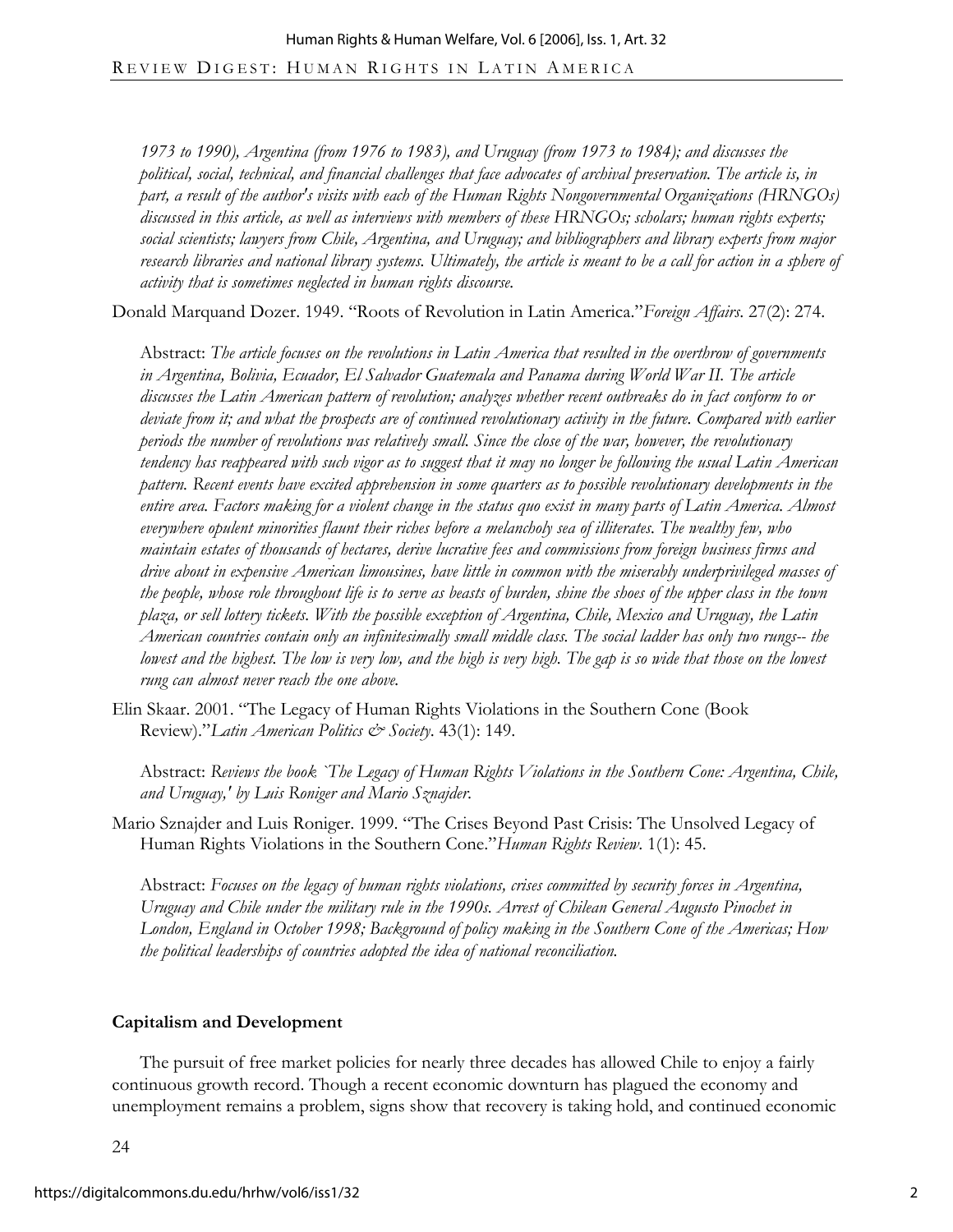development is likely in the future. As a pioneer in free trade, Chile remains committed to economic growth and the development of trade relations with other states.

Carl J. Bauer. 1997. "Bringing water markets down to earth: The political economy of water rights in Chile, 1976-95."*World Development*. 25(5): 639.

Abstract: *Discusses the impact of the 1981 Water Code adopted by the Chilean government. Previous praises given for its adoption; Claim that the impact is mainly negative; Principles and objectives of the Water Code; Background information on the implementation of water codes in Chile; Details on the Chilean water market; Lessons to be learnt from the Chilean situation; Conclusions of discussion.* 

Carl J. Bauer. 1998. "Slippery Property Rights: Multiple Water Uses and the Neoliberal Model in Chile, 1981-1995."*Natural Resources Journal*. 38(1): 109.

Abstract: *Presents information on a study which examined the case of water rights and river basin management in contemporary Chile from 1981-1995. Description of Chile's 1980 Constitution and new institutional order emphasizing the role of the courts; Information on the neo-liberal water law in 1981; Judicial behavior in water rights law; Reformation of river basin management*.

Louise Haagh. 1999. "Training policy and the property rights of labour in Chile (1990-1997)."*Journal of Latin American Studies*. 31(2): 429.

Abstract: *Argues that the training and employment policies of Chile's transition governments since 1990 have failed significantly to promote the development of human resources and occupational citizenship. Identification of structural and political causes; Economic and institutional legacies of the period of dictatorship; Identification of the problem of institutional coordination.* 

Louise Haagh and Maria Lorena Cook. 2005. "Occupational Rights and New Employment Regimes in Emergent Economies."*Policy Studies*. 26(2): 171.

Abstract: *This article looks at the interaction between states and labour representation in the surfacing of new economic rights in emergent economies (EEs). Economic liberalisation in the 1980s and 1990s profoundly changed the governance of labour markets in EEs. The division between formal and informal sectors was blurred as employment shifts became more frequent and volatile. A traditional site-based approach to conceptualising employment problems is no longer tenable given this fundamental shift. A clearer conception of the relationship between public policy and labour institutions is needed that proceeds from an understanding of how core (both formal and less formal) institutions are linked, through labour law, welfare schemes and labour relations. In this article we assess the cases of four EEs where economic pressures have been relatively dramatic--Chile, Argentina, Brazil and Korea--and compare their political and institutional outcomes. This approach allows us to categorise the problems of market governance associated with the transition from ˜traditional" (firm-based) to "new" (labour market or society-centred) rights in terms of alternative employment regimes with distinct implications for economic efficiencies and individual freedom.* 

Dale L. Johnson. 1967. "Industrialization, social Mobility, and Class Formation in Chile."*Studies in Comparative International Development*. 3(7): 127.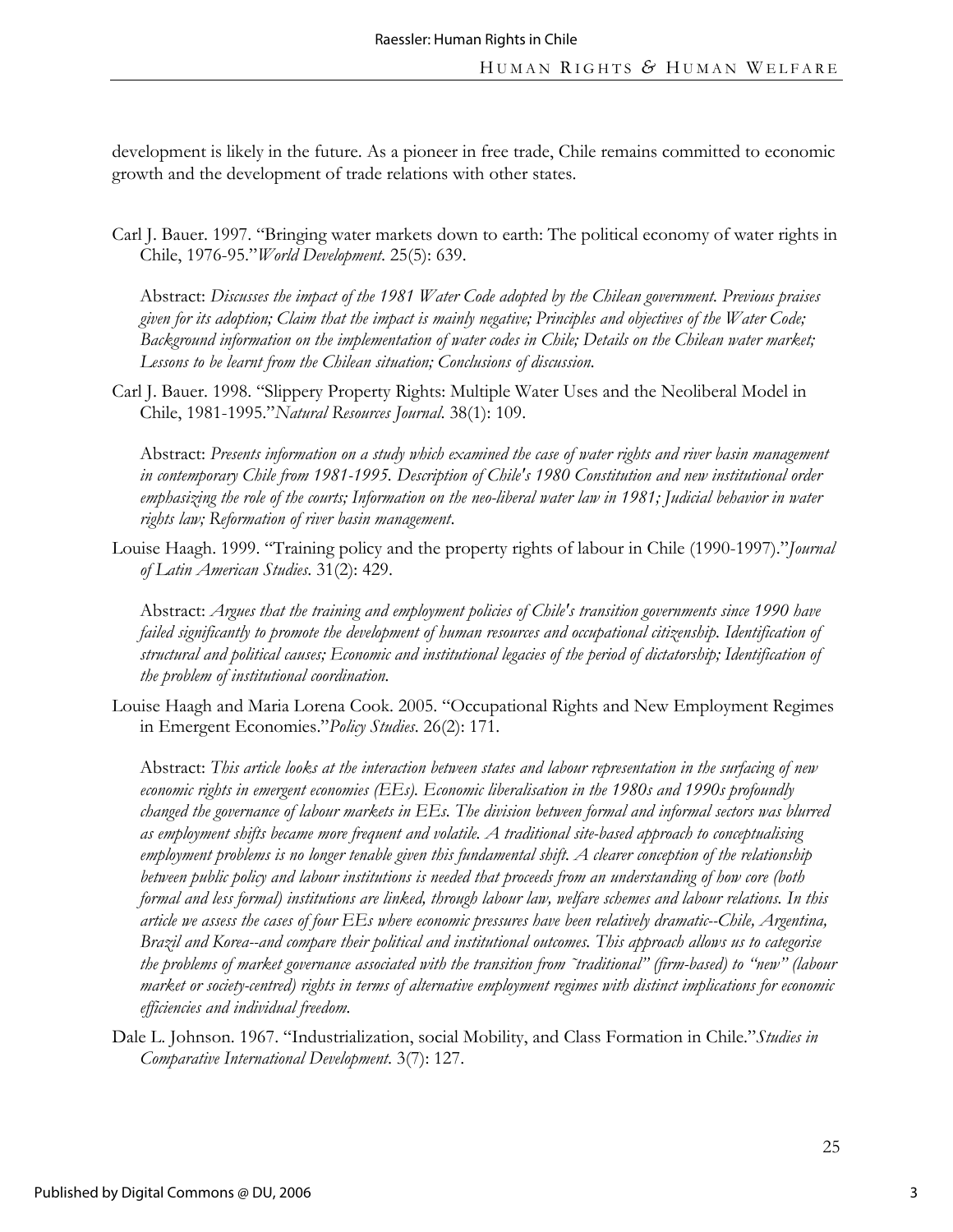Abstract*: Focuses on the process of industrialization, social mobility and origin of social classes in Chile. Comparison of American business elites and Chilean industrial managers; Overview of the stages of industrialization in Chile; Mobility patterns of Chile's working class; Process of class formation and its relation with social mobility*.

Philip J. O'Brien. 1971. "Political and Social Forces in Chilean Development (Book)."*Journal of Development Studies*. 7(2): 234.

Abstract: *Reviews the book 'Political and Social Forces in Chilean Development,' by James Petras*.

Jose Pinera. 2004. "Wealth through Ownership: Creating Property Rights in Chilean Mining."*CATO Journal*. 24(3): 295.

Abstract: *Addresses the issues of property rights in the mining industry in Chile. Problems caused by the reform granted by the Chilean government; Terms of the constitutional mining laws of the country; Effects of the changes in the mining industry on the economy of Chile.* 

### **Democracy and Elections**

Socialist, Marxist, and democratic forces have shaped the Chilean populace for years, leaving ordinary people with a varied yet sophisticated political outlook. Beginning in the 1980's, the Pinochet regime was accompanied by numerous human rights violations and various forms of political repression. After General Pinochet was denied a second term, a transition period began for the Chilean people. Recent events have brought the first female president in Chilean history, and a positive outlook for democracy and free and fair elections.

John Biesanz. 1972. "Student Politics in Chile."*Contemporary Sociology*. 1(1): 76.

Abstract*: Reviews the book "Student Politics in Chile," by Frank Bonilla and Myron Glazer*.

Merike H. Blofield and Liesl Haas. 2005. "Defining a Democracy: Reforming the Laws on Women's Rights in Chile, 1990-2002."*Latin American Politics & Society*. 47(3): 35.

Abstract: *This article evaluates 38 bills seeking to expand women's rights in Chile and finds that the successful ones often originated with the Executive National Women's Ministry (SERNAM), did not threaten existing definitions of gender roles, and did not require economic redistribution. These factors (plus the considerable influence of the Catholic Church) correlate in important ways, and tend to constrain political actors in ways not apparent from an examination of institutional roles or ideological identity alone. In particular, the Chilean left's strategic response to this complex web of interactions bas enabled it to gain greater legislative influence on these issues over time.* 

Mark Ensalaco. 1994. "In with the new, out with the old? The democratising impact of constitutional reform in Chile."*Journal of Latin American Studies*. 26(2): 409.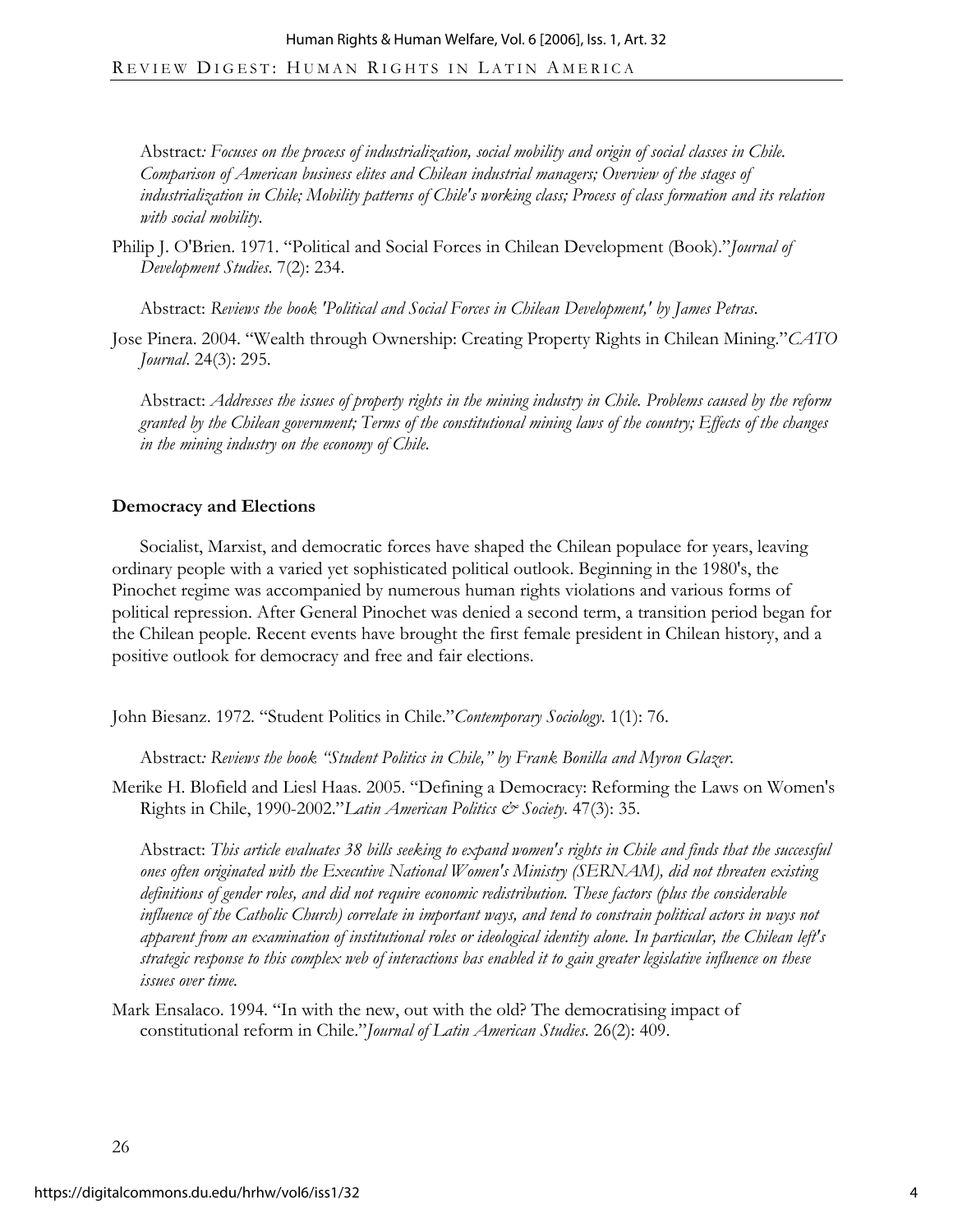Abstract: *Examines the democratizing impact of the constitutional reforms in Chile. Origin of the 1980 `Constitution of Liberty'; Restrictions on democratic and human rights; Objections raised by the opposition regarding the constitutional prerogatives of the military; Immutability of the constitution.* 

Manuel Antonio Garreton. 2000. "Chile's elections: Change and continuity." *Journal of Democracy*. 11(2): 78.

Abstract*: Characterizes the campaign climate and the victory of Socialist Ricardo Lagos in December 1999 presidential election in Chile. Dominance of the style and theme of rightist Joaquin Lavin in the campaign; Evidence of bipolar presidential electoral division; Support of Lagos for human rights and true democracy; Continuity of the 1988 plebiscite patterns of electoral behavior*.

Myron Glazer. 1972. "Political Groups in Chile." *Social Science Quarterly (1968)*. 52(4): 1021.

Abstract: *Reviews the book "Political Groups in Chile," by Ben G. Burnett*.

Anthony W. Pereira. 2003. "Explaining Judicial Reform Outcomes in New Democracies: The Importance of Authoritarian Legalism in Argentina, Brazil, and Chile." *Human Rights Review*. 4(3): 3.

Abstract: *Recent judicial reforms after democratic transition have been substantial and relatively successful in Chile, but much less so in Argentina and Brazil. This article traces this variation in outcomes to the legal strategies of the prior authoritarian regimes. The Brazilian military regime of 1964-1985 was gradualist in its approach to the law, and had a high degree of civilian-military consensus in the legal sphere. It was not highly repressive in its deployment of lethal violence, and this combination of factors contributed to a gradualist and consensual transition in which judicial reform was not placed high on the political agenda. The Argentine case of military rule between 1976 and 1983 was almost the opposite. The military side-stepped and even attacked the judiciary, engaging in almost entirely extrajudicial violence. This generated a "backlash" reform movement after the transition to democracy that was mostly retrospective and only partially successful. In Chile, in contrast, the military engineered a radical break with previous legality, engaged in violent repression, but made considerable efforts to reconstruct a judicial order. It was in the aftermath of this situation that reformers were able to push through a prospective and relatively successful judicial reform. This article's findings suggest that judicial reform may be more likely to succeed where the prior authoritarian regime was both repressive and legalistic, as in Chile, Poland, and South Africa, than where high degrees of repression were applied largely extrajudicially, as in Argentina, Cambodia, and Guatemala, or where the authoritarian regime was legalistic but not highly repressive, as in Brazil, Mexico, and the Philippines.* 

Arturo Fontaine Talavera. 2000. "Chile's elections: The new face of the right."*Journal of Democracy*. 11(2): 70.

Abstract: *Focuses on the success of Socialist Ricardo Lagos in 2000 presidential election in Chile. Impact of the television campaign commercials and projected images of Lagos and rightist candidate Joaquin Lavin on the public; Factors that contribute to the victory of Lagos; Advocacy of Lagos for human rights, independent justice and sustainable economic growth.*

Ana Cecilia Vergara and Jorge Vergara Estevez. 1994. Justice, impunity and the transition to democracy: A challenge for human rights education. Routledge, Ltd.: New York.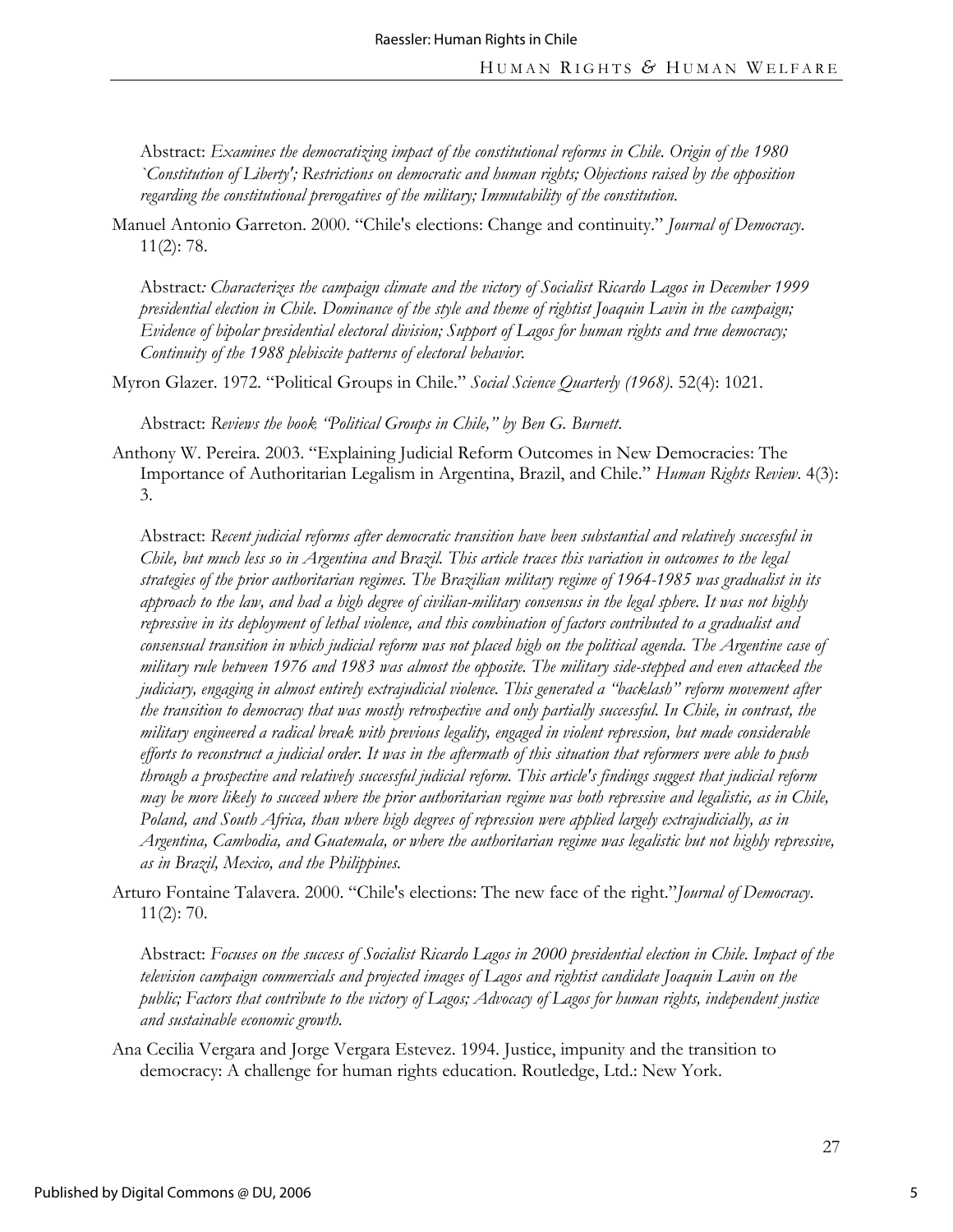Maurice Zeitlin and James Petras. 1970. "The working-class vote in Chile: Christian democracy versus Marxism."*British Journal of Sociology*. 21(1): 16.

Abstract: *There is abundant comparative evidence that political parties differ substantially in the support they*  receive from different social classes, whether or not their appeals manifestly have class content. In particular, *Socialist and Communist parties, for reasons inherent in their theoretical position and political programmes, have focused their organizational efforts and agitational appeals on urban industrial workers. And, wherever such parties have gained mass followings, their predominant core resides in the working classes. No other party has been as thoroughly and completely the party of the working class as the Communist Party. Chile is the only country in Latin America in which the organized working class in politically and socially significant and is led by Marxian socialists and communists. The socialist movement has had a political base in the working class for many decades, especially among miners, and in the fifties, based on growing working class support, it began to become a serious contender for political power.* 

#### **Gender and Women**

As in many regions and countries around the world, women have struggled for equal rights in Chile for decades. Though these issues affect men as much as women, the fight for equal rights has largely fallen upon women's shoulders. With the election of the first female president in Chile 's history, the battle seems to be won. However, much work remains, particularly in the more impoverished regions of Chile where women's rights are largely considered a luxury good. As in many other countries, progress has been made, but true equality still eludes much of the population.

Ana Marãa Arteaga. 2005. "Yes to equality -- right now!" *Gender & Development*. 13(1): 10.

Abstract: *This article relates how Oxfam, through its partner ACTIVA, is empowering women at the grassroots in Chile, who had never even heard of the Millennium Development Goals, to monitor the progress of local authorities towards meeting their commitments, and to hold their government accountable to its promises. A manual is used as a tool for working with other groups affected by discrimination and social exclusion, such as young people, indigenous peoples, and minority groups.* 

Annie G. Dandavati. 2005. Engendering Democracy in Chile. New York: Peter Lang.

This book focuses on the cultural-ideological plans of the military for women, the socioeconomic policies of the military government, the women's movement and women's organizations in Chile, the women's movement and the rise of the democratic opposition, and the subject of women, the state and civil society.

Susan Franceschet and Laura Macdonald. 2004. "Hard Times for Citizenship: Women's Movements in Chile and Mexico."*Citizenship Studies*. 8(1): 3.

Abstract: *This article comparatively analyses the cases of Mexico and Chile to understand how women's movements contest the meaning of citizenship in various national contexts. We also assess the consequences that different movement strategies, such as "autonomy" versus "double militancy," have for movements' citizenship goals. To explain the different outcomes in the two cases, we focus on the nature of the democratic transition, the*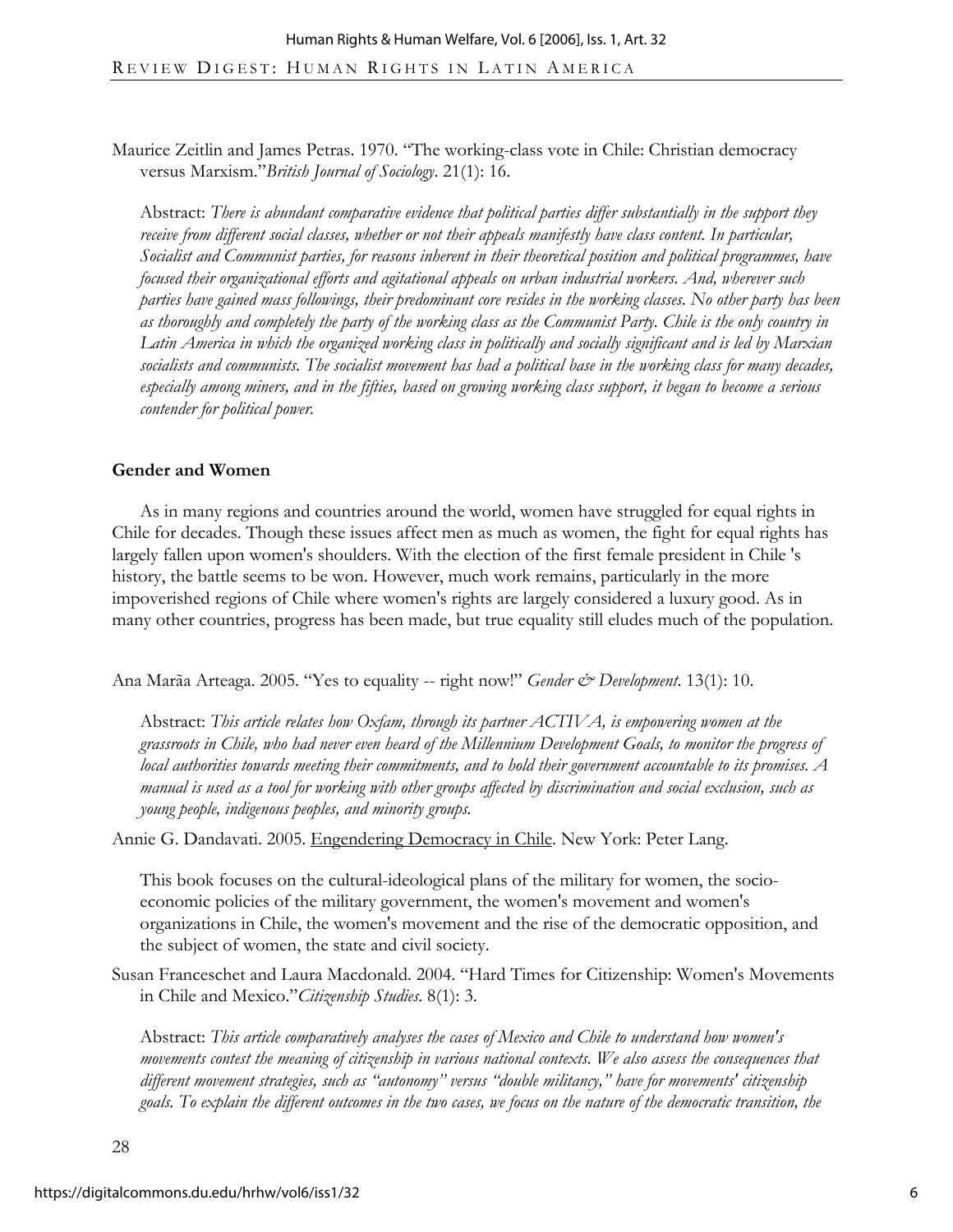*internal coherence of women's movements, the nature of alliances with other civil society actors, the ideological orientation of the newly democratized state, the form of women's agency within the state, and the nature of the neoliberal economic reforms. We argue that a serious problem for women in both Chile and Mexico is the fact that governments themselves are deploying the concept of citizenship as a way to legitimate their social and economic policies. While women's movements seek to broaden the meaning of citizenship to include social rights, neoliberal governments employ the rhetoric of citizen activism to encourage society to provide its own solutions to economic hardship and poverty. While this trend is occurring in both Chile and Mexico, there are some features of the political opportunity structure in Chile that enable organized women to contest the state's more narrow vision of democratic citizenship. In Mexico, on the other hand, the neoliberal economic discourse of the current government is matched by a profoundly conservative ideological rhetoric, thereby reducing the political opportunities for women to forward a gender equality agenda.* 

Janise Hurtig and Rosario Montoya. 2005. "WOMEN'S POLITICAL LIVES IN LATIN AMERICA: Reconfiguring Terrains of Theory, History, and Practice."*Latin American Research Review*. 40(1): 187.

Abstract: *Reviews several books on women's political lives in Latin America. "After Revolution: Mapping Gender and Cultural Politics in Neoliberal Nicaragua," by Florence E. Babb; "Why Women Protest: Women's Movements in Chile," by Lisa Baldez; "Empowering Women: Land and Property Rights in Latin America," by Carmen Diana Deere and Magdalena Lean*.

Betilde V. Munoz. 1999. "Where are the women? The Case of Chilean Women: 1973- 1989."*International Social Science Review*. 74(1/2): 3.

Abstract: *Discusses the case of Chilean women who protested against the military dictatorship of Augusto Pinochet from 1973-1989. Popular manifestations by women against the actions of government; Participation of Chilean women in the political development of the country; Testimonies on the political domination and violation of human rights.* 

Maureen Rand Oakley and Emilio Rodriguez. 2005. "Family Planning Policy in Latin America."*Policy Studies*. 26(2): 211.

Abstract: *While the Catholic Church opposes both artificial contraception and abortion, is the latter stressed more vehemently in Latin American countries facing rapid population growth than the former? While 90 per cent of Mexicans say their religion is Catholic, government policy encouraging the use of contraception has been quite successful. In twenty years the average family size in Mexico has fallen from 7 to 2.5. The population growth rate has dropped from 3.5 to 1.88 in 25 years. This article explores changes over time in government family planning policy in the two larger more developed countries of Mexico and Chile and the two smaller less developed countries of Haiti and Guatemala. The article seeks to identify the factors that most influence governmental policy action. Three forces are examined: neo-liberalism, women's rights groups, and the Catholic Church. To explore the influence of these three forces we employ a comparative case study approach, analyzing statements of Catholic Bishops, news article reports, government statistics and policy statements, and the reports of non-governmental organisations that focus on family planning. We find that neo-liberal forces are most dominant in Mexico and Chile, while the traditional cultural and religious forces of the Church are still very influential in Guatemala and Haiti. Additionally, due to extreme poverty, Haiti remains the most dependent on foreign-aid and outside political pressure to get family planning policies funded. The article demonstrates how governmental policy in the*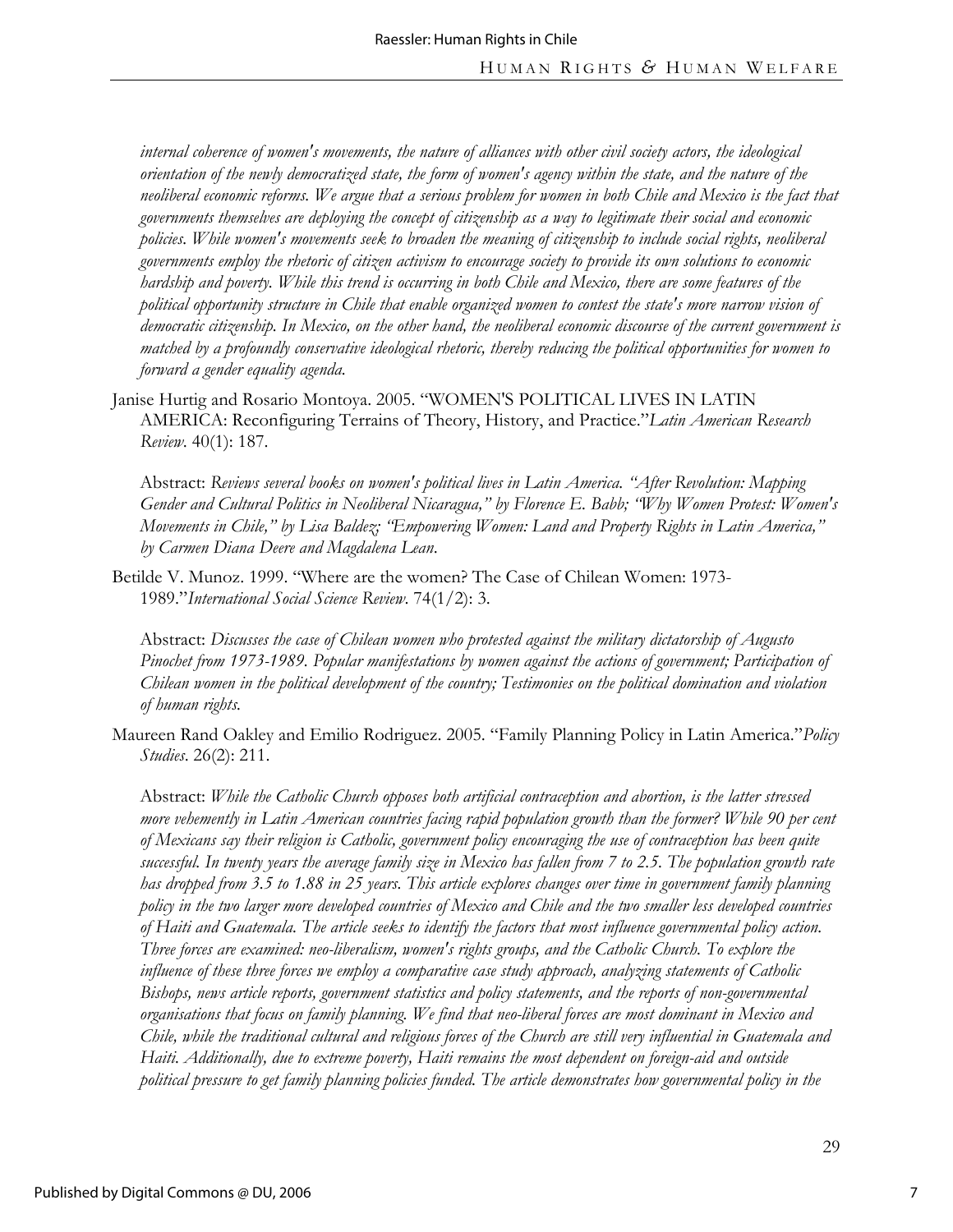*more developed nations of Chile and Mexico has been primarily influenced by neo-liberal forces in practice, but has attempted to appease both the Catholic Church and women's and human rights groups.* 

Patricia Richards. 2004. Pobladoras, Indigenas, and the State: Conflicts Over Women's Rights in Chile. New Brunswick, N.J.: Rutgers University Press.

This book examines women's rights, women's activism and the Chilean state, national development, social policy, and the poor, participation and the representation of pobladoras in the state, state goals, national identity, and the Mapuche, and the Vision de Pueblo and the representation of Mapuche women in the state.

Karin Alejandra Rosemblatt. 2001. "Charity, Rights, and Entitlement: Gender, Labor, and Welfare in Early-Twentieth-Century Chile."*Hispanic American Historical Review*. 81(3/4): 555.

Abstract: *Focuses on the conditions of charity, rights and entitlement in Chile during the early 20th century and their correlation with gender, labor and welfare. Why not all impoverished Chileans gained equal benefits from government efforts to expand its services and democratize welfare; Gender bias on the distribution of state benefits; Actions taken by the government agency Caja de Seguro Obligatorio in providing social security and health care benefits to laborers.* 

### **Human Rights**

With a legacy of human rights abuses, Chilean citizens have endured a difficult past. From the era of colonization to "The Disappeared" in the 1980's, Chile has had a long history of fighting for human rights. As Chileans have only regained their rights of assembly, speech, and association in the last twenty years, the road ahead is long. Though Chile is in the unfortunate position of having to fight the ghosts of past human rights violations along with those that are just emerging, much of the population is committed to progress in this area and will continue to fight for the basic human rights of all Chileans.

M. I. Aguilar. 2002. "The Disappeared and the Mesa de Dialogo in Chile 1999-2001: Searching for Those Who Never Grew Old."*Bulletin of Latin American Research*. 21(3): 413.

Abstract*: This paper describes steps taken in order to deal with information regarding human rights abuses in Chile during the Pinochet regime, focusing on the most recent initiative, the Mesa de Dialogo (1999-2001) whose final report was given to president Lagos in January 2001. Two national initiatives, i.e. the establishment and reports of the Comission de Verdad y Reconciliacion (1991) and the following-up of this inquiry by the Corporacion Nacional de Reparacion y Reconciliacion (1996) preceded La Mesa and are discussed in this paper.*  The paper concludes by suggesting that the Chilean transition to democracy will remain incomplete if the fate of the *disappeared is not fully known and legally investigated*.

Roberta Bacic. 2002. "Dealing with the past: Chile--human rights and human wrongs."*Race & Class*. 44(1): 17.

Abstract: *Discusses the establishment of a truth and reconciliation commission in Chile in the pursuit of justice for state-sponsored terrorism and human rights violations. Difficulty of reaching a societal consensus about the*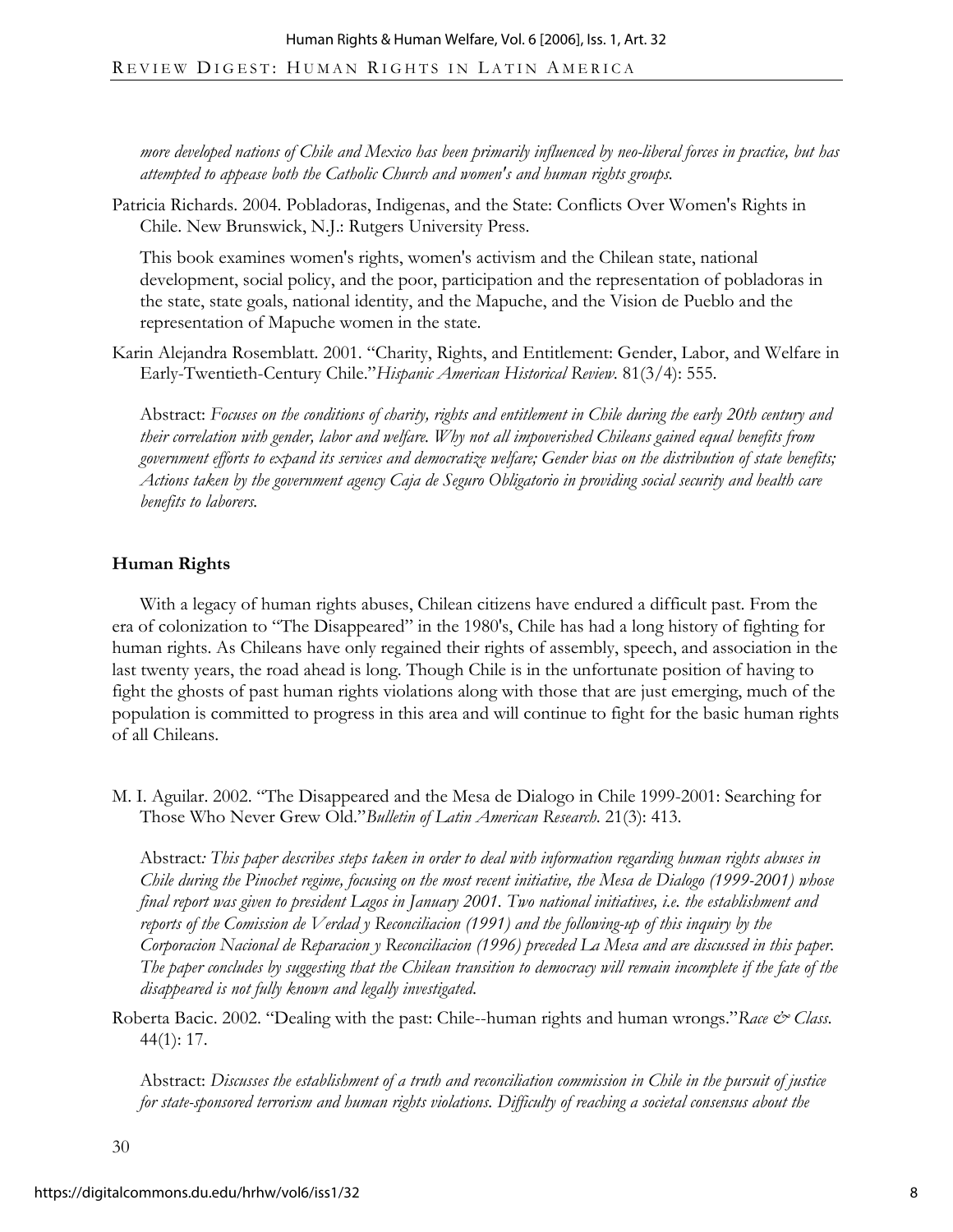*past; Negotiated transition; Distinction of reconciliation from justice; Forgiveness and reconciliation as results of the reconstruction of the moral order.*

David Becker; Elizabeth Lira; Mara-Isabel Castillo; Elena Gomez and Juana Kovalskys. 1990. "Therapy with Victims of Political Repression in Chile: The Challenge of Social Reparation."*Journal of Social Issues*. 46(3): 133.

Abstract: *The article focuses on the work of a mental health team facing the individual and social consequences of human rights violations by the military government in Chile from 1973 through 1989. The Chilean people democratically elected a new government in 1989. Although this event does not guarantee that democracy now reigns, there can be no doubt that a process of transition to democracy has begun and that absolute military rule has come to an end. Outside of Chile, the military regime was known mainly for its record of human rights violations, as well as for its economic success in comparison to other Latin American countries. These two issues are often discussed separately, or if a connection is made, it is usually in order to suggest that the economic success could at least partially justify the political repression. This paper neither presents a profound political or economic analysis of the dictatorship, nor develops a moral argument about it. The central issue of the paper is the effect of systematic political repression on both the victims and society as a whole.*

Louis Bickford. 2000. "HUMAN RIGHTS ARCHIVES AND RESEARCH ON HISTORICAL MEMORY: Argentina, Chile, and Uruguay."*Latin American Research Review*. 35(2): 160.

Abstract: *Focuses on a study which examined documentary collections of major human rights non-governmental organizations in Argentina, Chile and Uruguay. Relationship of human abuses and democratization processes in Latin America; Human rights organizations in Argentina; Collections in Uruguay.*

Reed Brody and Felipe Gonzalez. 1997. "Nunca Mas: An Analysis of International Instruments on "Disappearances"." *Human Rights Quarterly*. 19(2): 365.

Abstract: *This article analyzes international instruments on political disappearances. The Nazi regime was probably the first to practice forced disappearances of persons to eliminate its victims without a trace. In the 1960's, the Guatemalan security forces began to use forced disappearances as part of their counter-insurgency campaign, a tactic replicated in the 1970's and 1980's by military regimes throughout Latin America. Now, however, it is governments in Asia, including Iraq and Sri Lanka that hold the record for disappearing their citizens. For the most part, those disappeared have been political opponents and members of grass-roots organizations. Disappearances are perhaps the cruelest form of government abuse, causing agony not only to the detainees but to their relatives as well. Detainees are cut off from the outside world, deprived of any legal protection, and subject to the whim of their captors. Most often they are tortured and then secretly killed. The*  relatives of detainees, meanwhile, are unable to ascertain their fate-whether and where they are being held, whether *they are even dead or alive.* 

Claudio A. Fuentes. 2005. Contesting the Iron Fist: Advocacy Networks and Police Violence in Democratic Argentina and Chile. New York: Routledge.

This book focuses on the denial of police violence in Chile, advocacy groups in Argentina, fluctuating influence, the corporate police force in Argentina, the Chilean government's reactions toward international and local reports, social groups' responsiveness in Argentina, and corruption.

Carl Gershman. 1981. "Human Rights in Chile."*World Affairs*. 144(3): 211.

9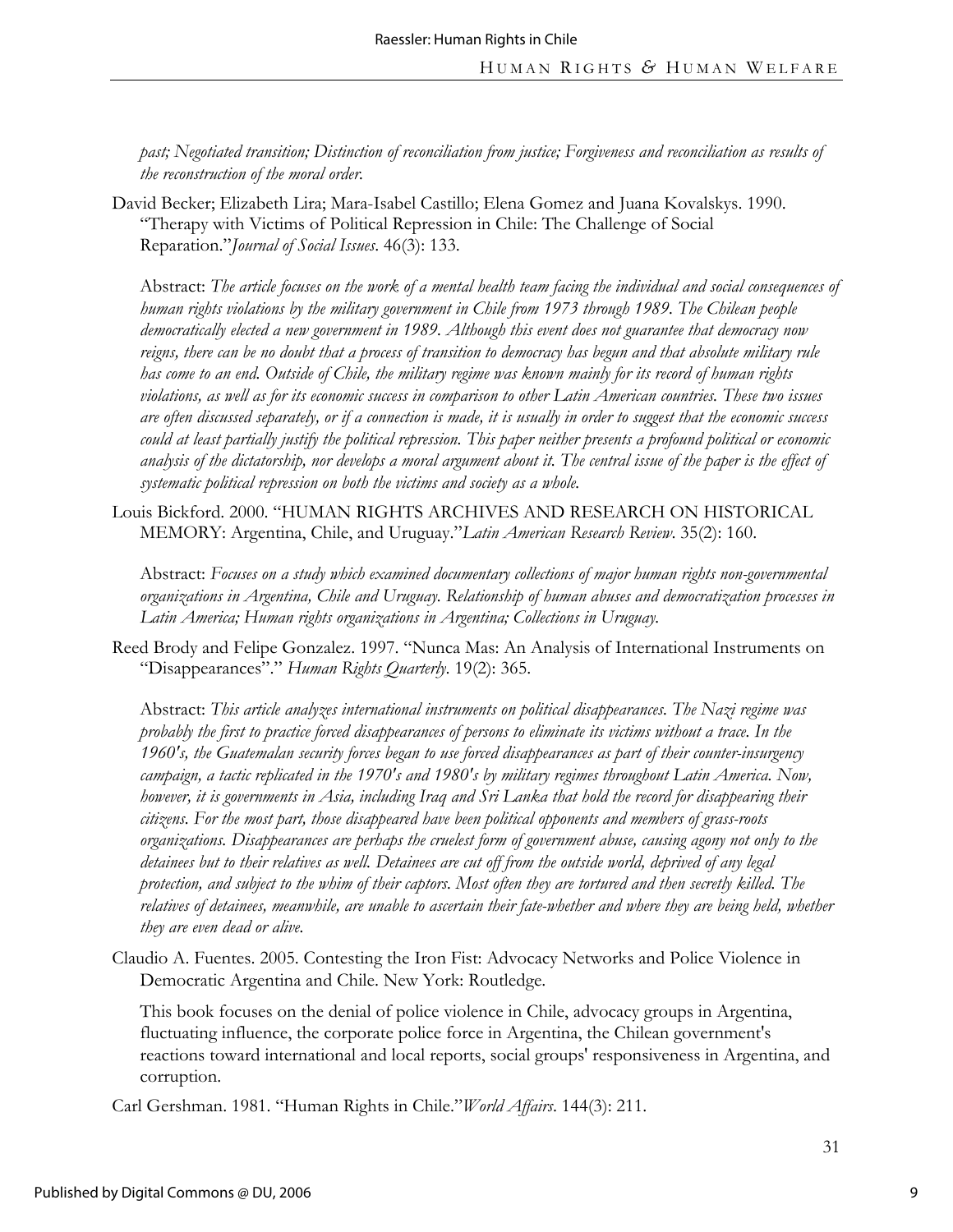Abstract: *Focuses on the status of human rights in Chile. Significance of improvements and progress of the country's human rights record; Conditions necessary for lifting the special rapporteur; Assessment of personal freedoms in the country.* 

C. Kinloch Graham and Editors Raj P. Mohan. 2005. Genocide: Approaches, Case Studies, and Responses. New York: Algora Publishing.

Abstract*: "Twenty authors analyze factors behind genocidal situations worldwide, with detailed case studies, and an evaluation of attempts to prevent genocide and of the implications for human rights policies, with a particular concern to develop new and practical insights"* 

Darren G. Hawkins. 1997. "Domestic Responses to International Pressure: Human Rights in Authoritarian Chile." *European Journal of International Relations*. 3(4): 403.

Abstract: *International pressures on authoritarian regimes to respect human rights are increasingly common yet their impact is relatively unknown and hotly debated. Recent studies suggest that international pressures can have a limited yet important effect when they strengthen and reinforce favorable domestic processes. I identify three domestic conditions conducive to a limited impact - low costs of easing repression; responsive regime factions; and relatively strong societal human rights norms. In a case study of Chile from 1973 to 1980,1 find that extensive international pressures and a soft-line faction combined to alter the political strategy of the authoritarian regime in ways not foreseen or intended by international actors. The research suggests that scholars should more carefully consider the normative dimensions of international pressures and their role in undermining the legitimacy of domestic regimes*.

Barbara Johnston and Terence Turner. 1999. "The American Anthropological Association, The World Bank Group, and ENDESA S.A.: Violations of Human Rights in the Pangue and Ralco Dam Projects on the Bio-Bio River, Chile."Identities. 6(2/3): 387.

Abstract: *Focuses on a report by the Committee for Human Rights of the American Anthropological Association (AAA) citing violations of human rights and environmental laws arising from a hydroelectric dam project on the Bio-Bio river in Chile. Recommendations presented by the AAA; Complaints of anthropological consultant Theodore Downing; Why the International Finance Corporation did not release the Downing report to the Pehuenche*.

Mara Loveman. 1998. "High-Risk Collective Action: Defending Human Rights in Chile, Uruguay, and Argentina." *American Journal of Sociology*. 104(2): 477.

Abstract: *Under what conditions will individuals risk their lives to resist repressive states? This question is addressed through comparative analysis of the emergence of human rights organizations under military dictatorships in Chile, Uruguay, and Argentina. While severe state repression is expected to lead to generalized demobilization, these cases reveal that repression may directly stimulate collective action. The potential for sustained collective action in high-risk contexts depends upon the relationship between strategies of repression and the particular configuration of embedded social networks; it is more likely where dense yet diverse interpersonal networks are embedded within broader national and transnational institutional and issue networks.* 

Abraham Magendzo. 2005. "Pedagogy of human rights education: a Latin American perspective." *Intercultural Education*. 16(2): 137.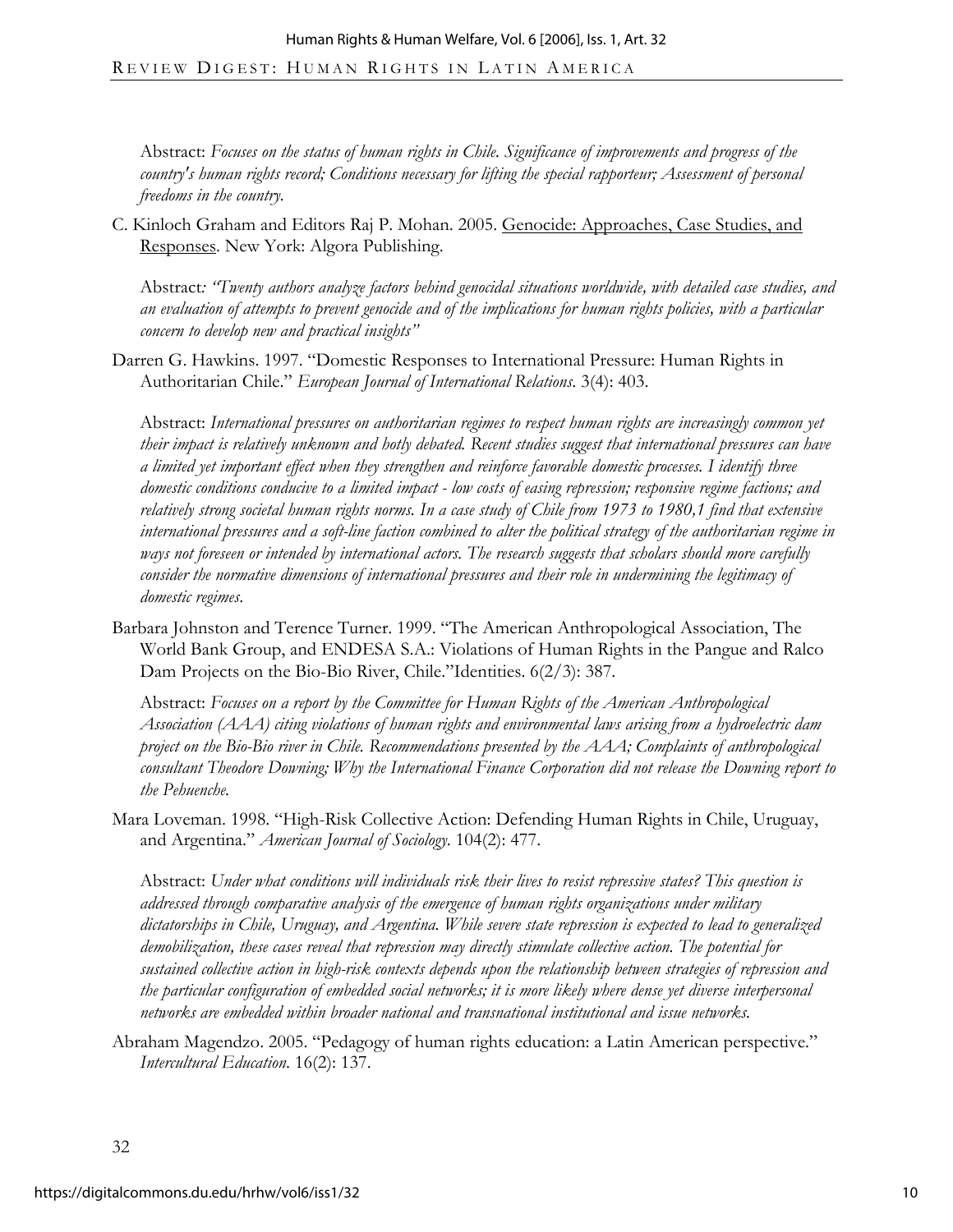Abstract: *Because we started to work with teachers on human rights education in Latin American in the middle of the 1980s, with dictatorial regimes in power, we understood that our pedagogical approach needed to be a critical one. This transformative process of change has not been easy. Many personal, social, political and cultural challenges have been faced. In this article I mention some of those challenges, especially: (1) the lack of a critical approach; and (2) the cultural "incapacity" to recognize the "other" as a legitimate "other" and to accept the existence of social and cultural diversity. Finally, the article gives theoretical and practical recommendations on how to overcome these two main obstacles.*

Abraham Magendzo. 1994. "Tensions and dilemmas about education in human rights in democracy." *Journal of Moral Education*. 23(3): 251.

Abstract: *Describes the process of initiating a human rights education project in Chile. Relation between critical relationality and instrumental rationality; Conservation versus change; Problematizing education versus consensusoriented education; Pragmatic legitimacy versus axiological legitimacy; Separate subject versus integration into the curriculum; Extensive versus intensive treatment.* 

David Pion-Berlin. 1994. "To Prosecute or to Pardon? Human Rights Decisions in the Latin American Southern Cone."Human Rights Quarterly. 16(1): 105.

Abstract: *The article examines why human rights trials against military offenders were held in Argentina and not elsewhere. Although nearly all South American countries were afflicted by state repression and terror during the decade of the 1970's, Argentina remains the only nation that has indicted and prosecuted military officers for their role in repression. The trials of the former members of the military juntas that ruled Argentina between 1976 and 1982 engendered intense curiosity and scrutiny in the international community. Not since the Nuremberg trials of the Nazi criminals of World War II had a trial of this nature anywhere in the world captured so much public attention. Given the extent of the atrocities committed by the previous military government, such proceedings certainly seemed warranted. Yet, despite terrible anguish suffered under repressive military rule, neither Uruguay nor Chile has conducted similar trials. Arguably, all the Southern Cone democratic Presidents who assumed power after the transition were justified in investigating and prosecuting those military officers who had abused their authority by committing human rights crimes while in office. Although the scope and severity of the crimes varied, Chile, Argentina, and Uruguay easily qualified as consistent, gross human rights-offending regimes.* 

Luis Roniger. 1997. "Human rights violations and the reshaping of collective identities in Argentina, Chile and Uruguay." *Social Identities*. 3(2): 221.

Abstract: *Examines human rights violations and the reshaping of collective identities in the Southern Cone of South America, during the breakdown of democracies and during military rule. Ways in which intellectuals and social actors attempted to grapple with their experiences of the military period; Effects of human rights violations to the collective life in Southern Cone societies.* 

Sandra Vogelgesang. 1978. "What Price Principle? U.S. Policy on Human Rights." *Foreign Affairs*. 56(4): 819.

Abstract: *The article discusses the foreign policy of the U.S. on human rights. The U.S. has helped encourage attention to human rights. International initiatives are bearing fruit. The Helsinki Final Act of 1975 has surprised signatories by assuming a life of its own, shown in the proliferation of monitoring groups in communist nations and pressure for implementation of the so-called Basket Three on humanitarian measures at the Belgrade*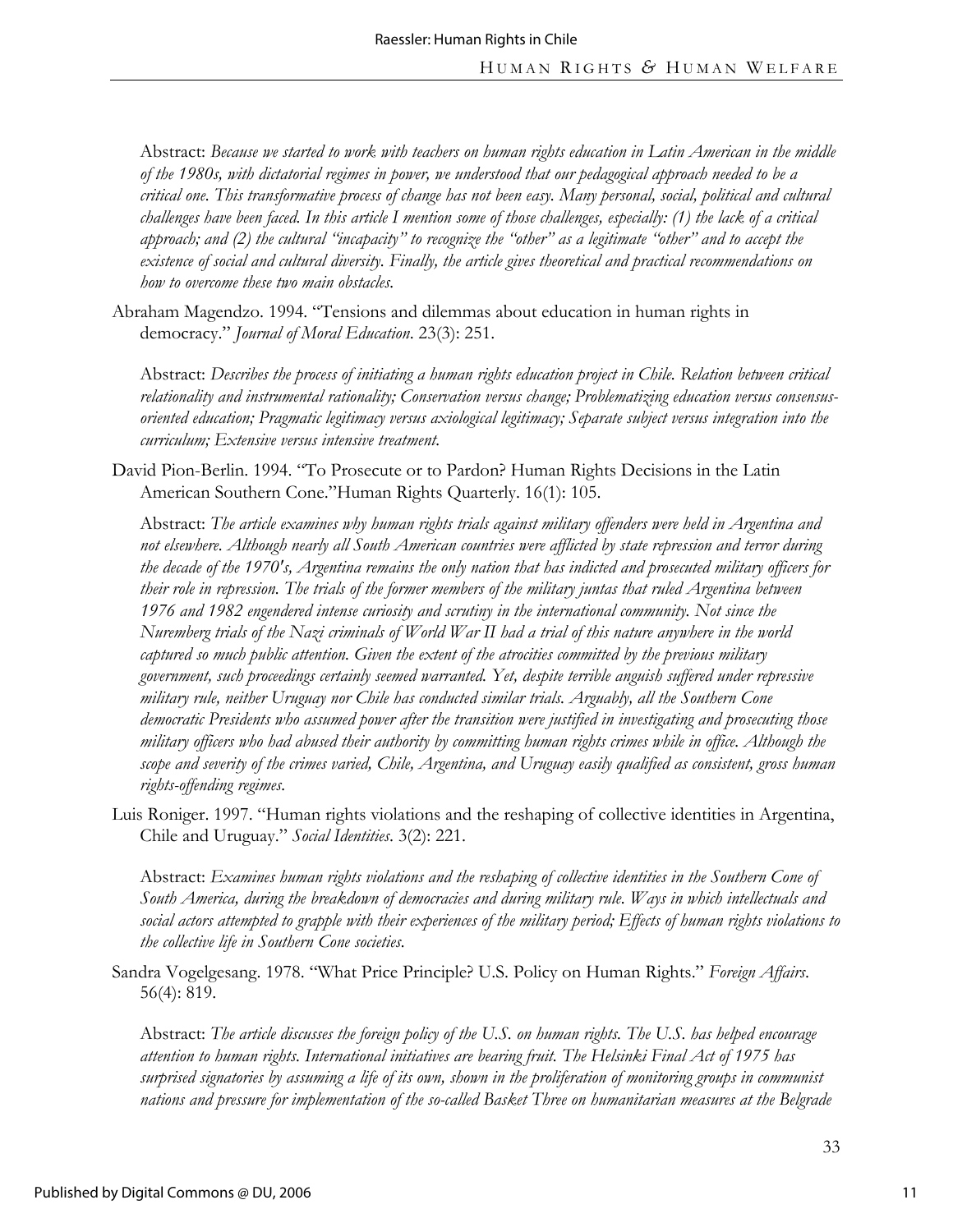*meeting for follow-up on the Conference on Security and Cooperation in Europe. Human rights have become a focus in the Organization of American States (OAS), constituting the debate at the 1977 OAS General Assembly and the reason OAS member states voted, 13 to 10, to shift this year's meeting from Uruguay, a violator of human rights, to the U.S. The United Nations (U.N.) shows promise in the area of human rights. U.S. delegates to the 1978 session of the U.N. Human Rights Commission report continuing movement, away from the selective morality criticized by Senator Moynihan when he was U.S. Ambassador to the U.N., to concern with countries other than Israel, Chile and South Africa. Many West European nations are increasing their attention to human rights. There has been an increase in activity within the U.S. and elsewhere to complement the moves of official international actors. To reinforce or to respond to this range of activity, the administration has tried to institutionalize the process of decision-making on human rights within the U.S. government*.

### **The Pinochet Regime**

Much of the recent history of Chile still revolves around the former dictator and his policies. Current events bring many of the human rights abuses back to the forefront of memory for the citizens affected negatively by his regime. The trial of Pinochet will hopefully bring closure for those Chileans seeking to put the past behind them.

Cesar Chelala. 1999. "Law Lords ruling on Pinochet gives hope for human rights." *Lancet*. 353(9159): 1163.

Abstract: *Examines the implications of Great Britain's highest court to deny General Augusto Pinochet immunity from arrest. Pinochet's claim of immunity according to his lawyers; Amnesty law in Chile.* 

Madeleine Davis. 2004. "The Indictment of Pinochet: Pursuing Justice in Chile 1973-2003." Hispanic Research Journal. 5(3): 264.

Abstract: *This article assesses the significance for Chile of the effort, begun in Spain and continued in Chile, to prosecute former dictator Augusto Pinochet for human rights crimes. It argues that the arrest and its aftermath proved an important catalyst for change in the political and judicial spheres, accelerating and deepening developments already underway that have had the effect of marginalizing the figure of Pinochet and his political legacy. It contends that the fallout from the case has helped to break down obstacles that hitherto hindered efforts to achieve retroactive justice for the human rights crimes of the dictatorship, and furthered Chile's attempt to achieve truth and reconciliation, which had reached an impasse by the mid 1990s. These developments in turn have changed the context for remembrance of the 1973 coup, adding a new element to its enduring symbolism.* 

Veronica Valdivia Ortiz De Zarate. 2003. "Terrorism and Political Violence during the Pinochet Years: Chile, 1973-1989." Radical History Review. (85): 182.

Abstract*: Focuses on the terrorism and political violence in Chile during the regime of Augusto Pinochet. Level of political and social polarization in Chilean society during the regime; Relative economic stability achieved by the country in the years following the establishment of the regime; Violations of human rights committed between 1973 and 1989.*